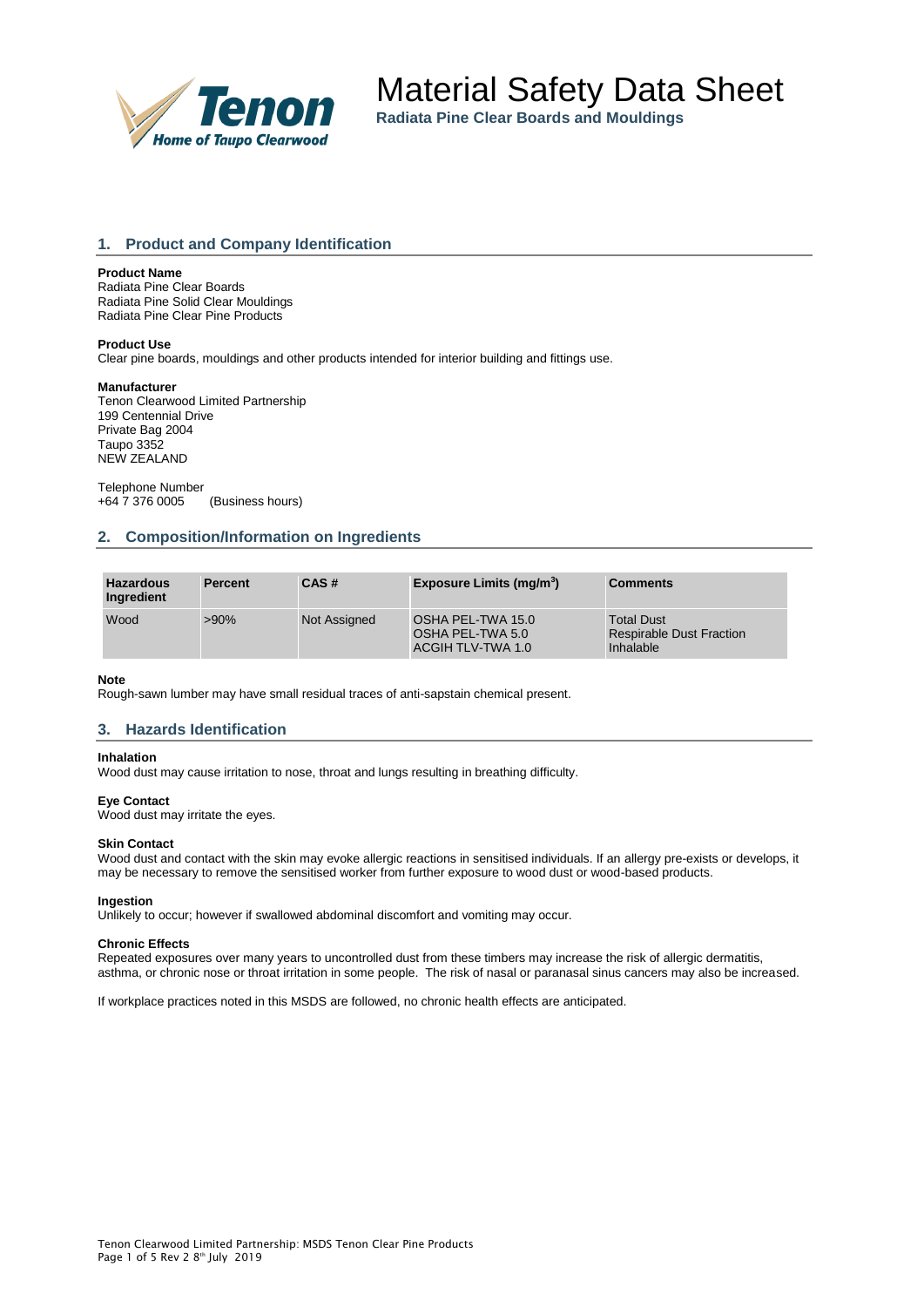

**Radiata Pine Clear Boards and Mouldings**

# **4. First Aid Measures**

### **Inhalation**

Remove victim to fresh air. If breathing laboured and patient cyanotic (blue), ensure airways are clear and have a qualified person give oxygen through a facemask. If breathing has stopped, apply artificial respiration at once. In event of cardiac arrest, apply cardio-pulmonary resuscitation (CPR) if trained. Seek medical advice.

#### **Eye Contact**

Irrigate with flowing water for 15 minutes. Seek medical assistance if effects persist.

# **Skin Contact**

Wash contaminated skin with plenty of soap and water.

#### **Ingestion**

If conscious, give plenty of water to drink. Do NOT induce vomiting. Seek medical assistance. If vomiting occurs, place victim face downwards, with the head turned to the side and lower than the hips to prevent vomit entering the lungs

#### **First Aid Facilities**

Safety shower, eyewash, CPR training, oxygen mask.

**Advice to Doctor** Treat symptomatically

### **5. Fire Fighting Measures**

**Flash Point** NA

# **Flammable Limits**

 $LFL = NA$  $UFL = NA$ 

### **Extinguishing Media**

Water, carbon dioxide, sand.

#### **Autoignition Temperature** Variable, typically  $400-500^{\circ}$ F (200-260 $^{\circ}$ C).

**Special Firefighting Procedures** None.

### **Unusual Fire and Explosion Hazards**

Depending on moisture content, and especially particle size, wood dust may explode in the presence of an ignition source. An airborne concentration of 40grams dust per cubic meter of air us often used as the LEL for wood dusts.

### **6. Accidental Release Measures**

**Spill or Leak Procedures** Not Applicable

#### **Waste Disposal** See Section 13

### **7. Handling and Storage**

### **Precautions to be Taken in Handling and Storage**

Avoid repeated or prolonged breathing of wood dust. Avoid eye contact and repeated or prolonged contact with the skin. Change protective clothing and gloves when signs of contamination occur. When storing product, the material should be kept off the ground. Store in a cool, dry place and away from heat, flames, sparks and other sources of ignition.

### **8. Exposure Controls/Personal Protection**

#### **Engineering Controls**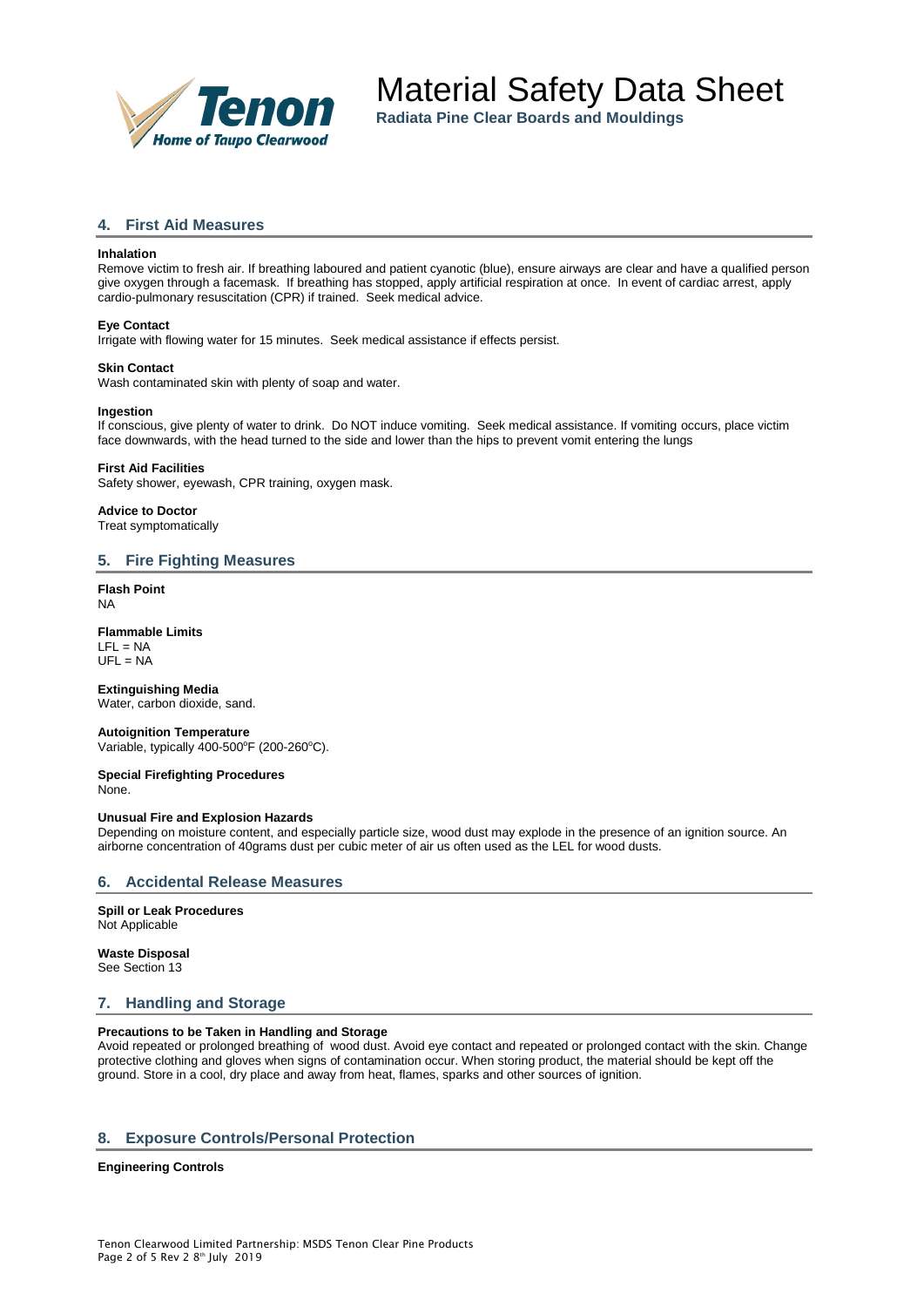

**Radiata Pine Clear Boards and Mouldings**

Use in an area with sufficient natural or mechanical ventilation to avoid airborne exposure hazards. Local exhaust (extract) ventilation is the preferred method.

### **Personal Protective Equipment**

#### **Respiratory Protection**

A NIOSH/MSHA approved dust respiratory is recommended when allowable exposures may be exceeded, especially when sawing or cutting.

#### **Protective Gloves**

Cloth, canvas, or leather gloves are recommended to minimise potential slivers or mechanical irritation from handling product.

#### **Eye Protection**

Goggles or safety glasses are recommended when machining this product and in areas with high dust levels.

# **Other Protective Clothing or Equipment**

Protective clothing should be worn where prolonged skin contact may occur. Protective clothing should be laundered separately from household clothing and before reuse.

#### **Personal Hygiene**

Wash hands thoroughly with soap and water before eating, drinking, using the bathroom, or using tobacco products and avoid direct hand to mouth contact with soiled hands.

### **9. Physical and Chemical Properties**

#### **Appearance**

Products appear as rough sawn or surfaced lumber.

**Boiling Point** N/A

**Flash Point** N/A

**Vapour Pressure** N/A

**Flammability Limits** N/A on dried timber

**Specific Gravity** 0.4 to 0.6 g/ml

**Solubility in Water** Not soluble

**Other Properties - pH** Not applicable

### **10. Stability and Reactivity**

**Stability** Stable.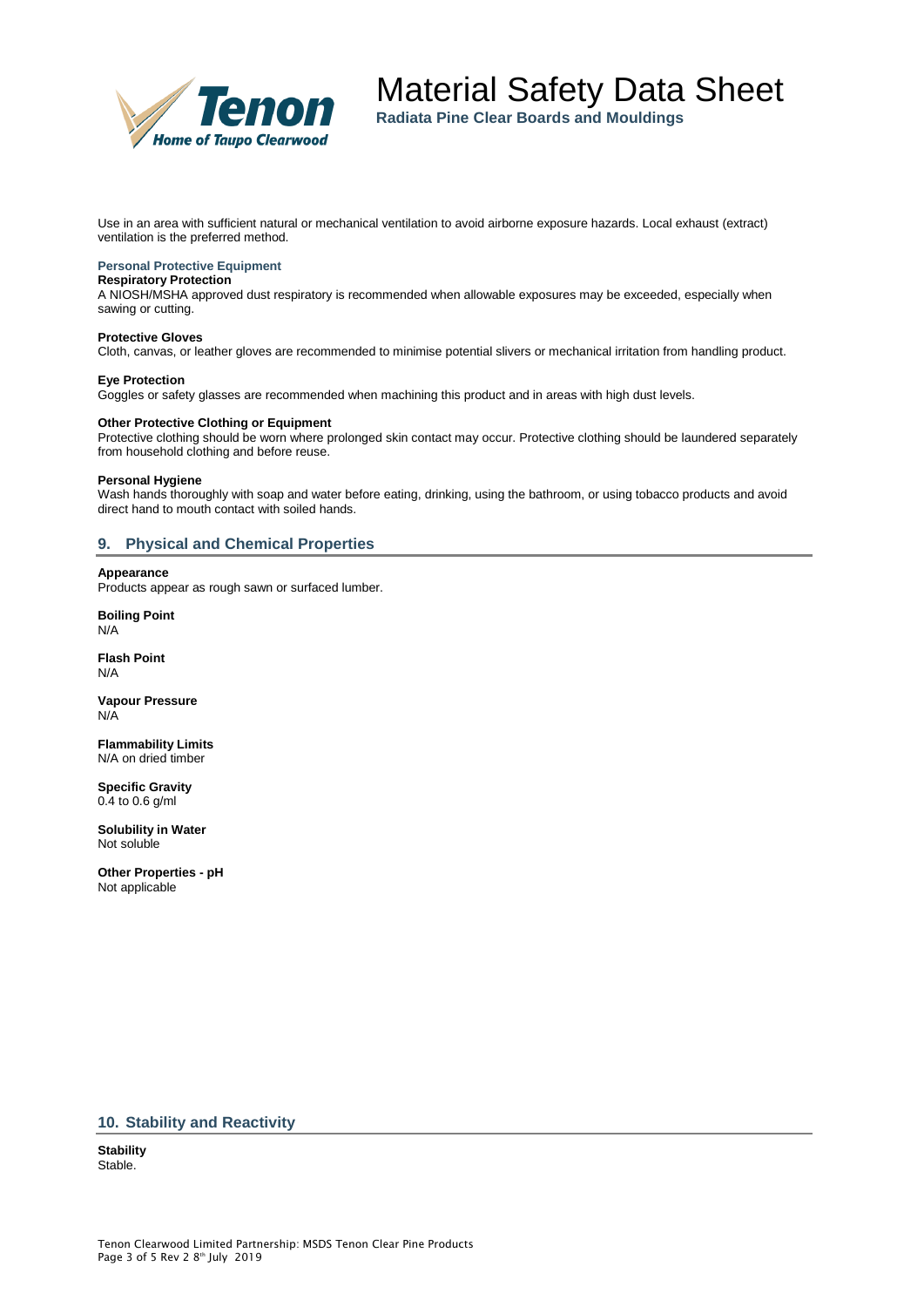

**Radiata Pine Clear Boards and Mouldings**

#### **Conditions to Avoid**

Avoid open flame. Product may ignite at temperatures exceeding 400°F (200°C).

#### **Incompatibility**

Avoid contact with oxidising agents.

#### **Hazardous Decomposition or By-Products**

Thermal decomposition can produce irritating and potentially toxic products including carbon monoxide, carbon dioxide, aliphatic aldehydes, resin acids, terpenes, and polycyclic aromatic hydrocarbons.

**Hazardous Polymerization** Will not occur.

**Sensitivity to Mechanical Impact** NA

**Sensitivity to Static Discharge**

NA

### **11. Toxicological Information**

#### **Wood Dust (softwood)**

OSHA Hazard rating = 3.3; moderately toxic with probable oral lethal dose to humans being 0.5-5g/kg. IARC has classified untreated wood dust as a Group 1 human carcinogen. The wood dust classification is based primarily on IARC's evaluation of increased risk in the occurrence of adenocarcinomas of the nasal cavities and paranasal sinuses associated with occupational exposures to untreated wood dust. The evaluation did not find sufficient evidence to associate cancers of the oropharynx, hypopharynx, lung, lymphatic and hematopoietic systems, stomach, colon, or rectum with exposure to wood dust.

### **12. Ecological Information**

No data available.

### **13. Disposal Considerations**

### **Disposal Guidance**

In its purchased form dispose of wood and wood products by ordinary trash collection. Sawdust and other manufacturing waste can be incinerated or land-filled in accordance with local, state and federal regulations. Under RCRA it is the responsibility of the user of the product to determine at the time of disposal, whether the product meets the RCRA criteria for hazardous waste. This product is typically not considered a hazardous waste but State run waste programmes may be more stringent. Check with your local or state regulators prior to disposal.

### **14. Transport Information**

### **DOT Hazardous Material Classification**

This material is not regulated as a hazardous material by the DOT.

# **15. Regulatory Information**

### **OSHA (29 CFR 1910.1200)**

This product is regulated under the Hazard Communication Standard.